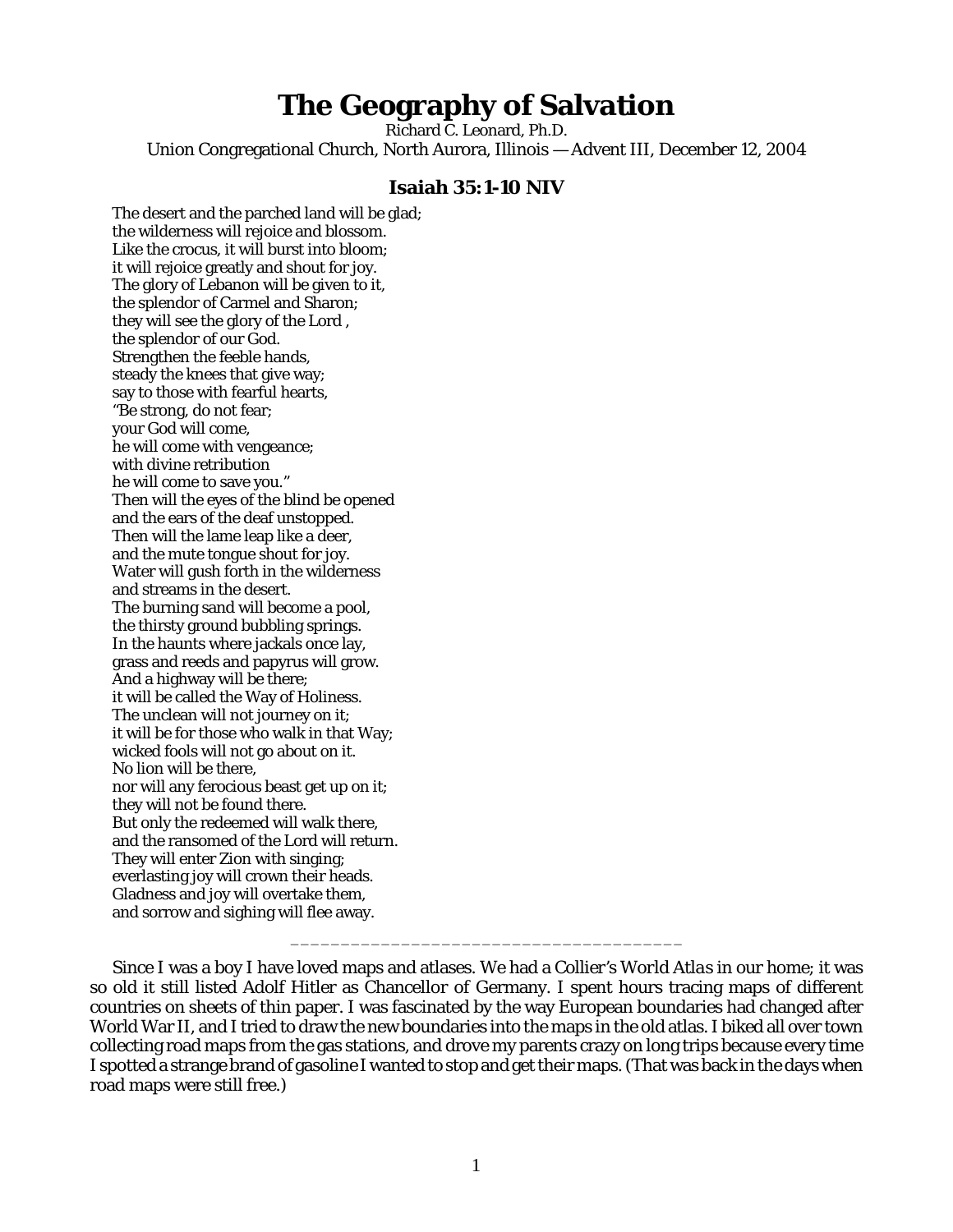Geography is a subject most junior high students don't care for, but I was fascinated by it. Needless to say, I learned a lot about the world, and about our country. This all came in handy years later when I lost my job as a pastor and had to find other work. I took a job at Rand McNally, coding the U.S. highway network into the computer for use in a product for the motor carrier industry called *MileMaker.* I started as a temporary worker in 1981 and just never bothered to leave. Twenty years later I retired from Rand McNally, but today if you name any city in the U.S. there's a good chance I can tell you where it is, and even what highways run in or near it. (See if you can stump me after church.)

Highways are an important feature of our world's geography. And anyone who's driven those highways knows there are other important features of our landscape — mountains, hills, valleys, plains, deserts, rivers, lakes, seas, cities. During Advent, as we think of how to prepare ourselves for the coming of the Lord, we remember that prophecy in the Book of Isaiah that the Gospels apply to the preaching of John the Baptist:

*A voice of one calling: "In the desert prepare the way for the Lord; make straight in the wilderness a highway for our God. Every valley shall be raised up, every mountain and hill made low; the rough ground shall become level, the rugged places a plain. And the glory of the Lord will be revealed, and all mankind together will see it. For the mouth of the Lord has spoken"* (Isaiah 40:3-5).

Here Isaiah is speaking about the glory of the Lord, as he comes to save and deliver his people. And isn't it interesting that he pictures that salvation using some of the geographic features we've listed: highways, valleys, mountains, deserts, plains. In the Bible, when God shows up his appearance is pictured in terms that might jump off the pages of an atlas. This is what I like to call *the geography of salvation*.

We meet the geography of salvation at many places in the Bible. The sacred writers often use it to portray what the Lord wants to do for his people. We find both rural and urban geography here. Think, for example of those wonderful bucolic images from the Twenty-third Psalm:

*The Lord is my shepherd, I shall not want; he maketh me to lie down in green pastures. He leadeth me beside still waters; he restoreth my soul. He leadeth me in the paths of righteousness for his name's sake. Yea, though I walk through the valley of the shadow of death, I fear no evil; for thou art with me . . .*

Such peaceful, comforting features of rural geography! Yet urban features also have their place in the geography of salvation. Think of that beautiful picture of the worshiping church we find in the Bible's concluding chapters, where the Lord's dwelling with his people is depicted as a glorious city coming down from heaven, the new Jerusalem:

*And I saw the holy city, new Jerusalem, coming down out of heaven from God, prepared as a bride adorned for her husband; and I heard a loud voice from the throne saying, "Behold, the dwelling of God is with men. He will dwell with them, and they shall be his people, and God himself will be with them . . ." It had a great, high wall, with twelve gates, and at the gates twelve angels, and on the gates the names of the twelve tribes of the sons of Israel were inscribed; on the east three gates, on the north three gates, on the south three gates, and on the west three gates. And the wall of the city had twelve foundations, and on them the twelve names of the twelve apostles of the Lamb* (Revelation 21:1-3, 12-14).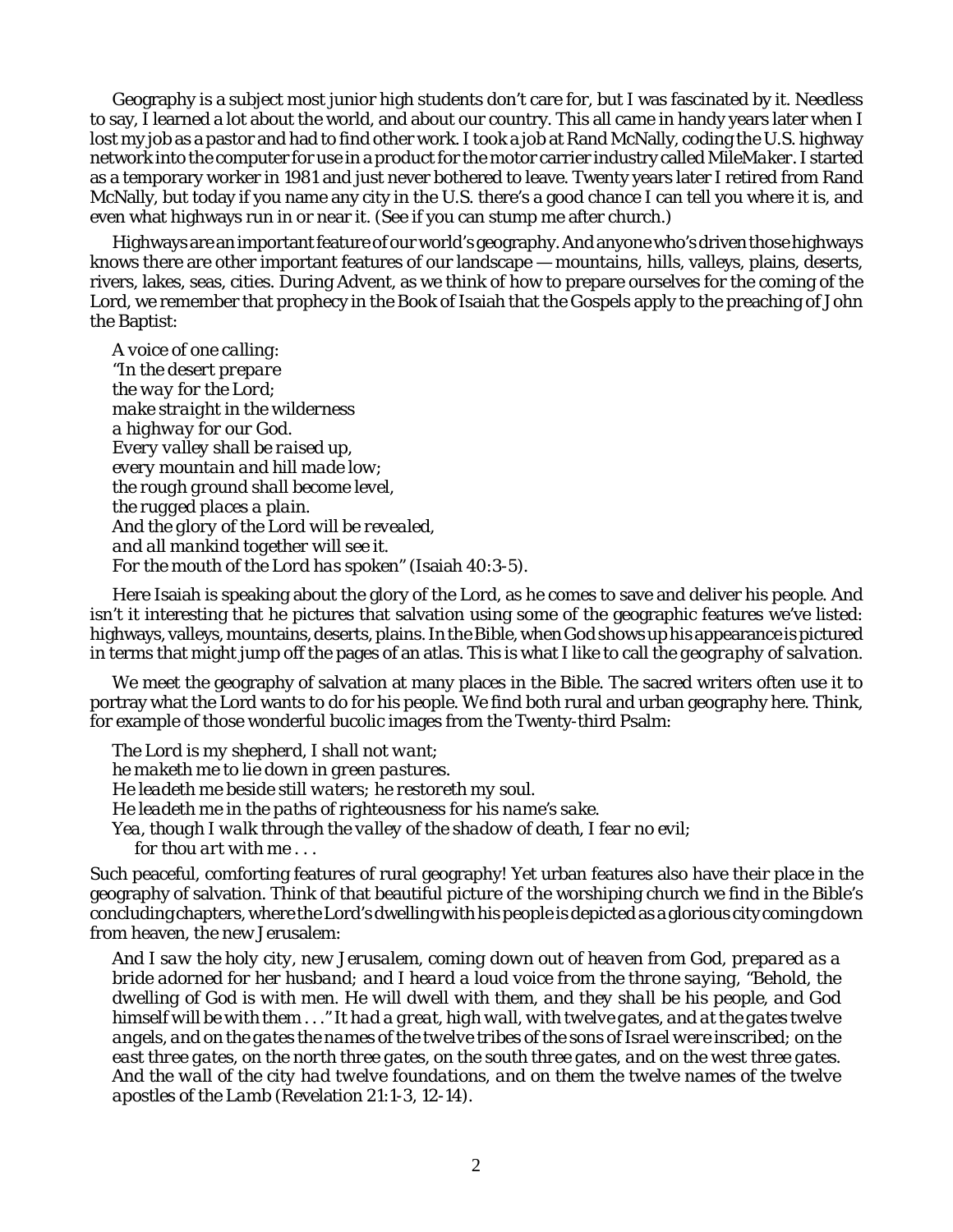Today cities can frighten us, with their many problems. Some Protestants and their churches have fled the city for the suburbs and places even further out. But we shouldn't forget that the Bible never abandons the city as a picture of our life with God. In fact, it reaches its climax by focusing on a city in the very center of the geography of salvation.

The geography of salvation forms the background for Isaiah's portrayal of the advent of the Lord, in the Scripture lesson that was read to us this morning from chapter 35. Let's go through that passage and lift up several highlights. He begins with a picture of the desert:

#### *The desert and the parched land will be glad; the wilderness will rejoice and blossom. Like the crocus, it will burst into bloom* (Isaiah 35:1-2).

A desert is a wasteland, a place of dry and barren desolation. I can well remember what a *desert* my life was before the Lord got hold of me. It wasn't much fun living for myself, harboring resentments, lashing out defensively at people whom I believed had wronged me. Placing yourself and your hurts at the center of your concern puts you in a very lonely, desert place. Nothing good can take root and grow there. We keep hoping that the next thing we try will bring us that happiness we desire, but every promising thing that comes along seems to dry up and wither and blow away in the hot, harsh wind of circumstance.

And yet, the desert of our lives is part of the geography of salvation. Before we can come to know the Lord's blessing, we need to acknowledge what a barren place we're in when we don't know him. We may try to convince ourselves that this self-centered life is just fine, but the truth is we're only fabricating a mirage. Some of you, like me, can remember how empty life was before Christ came to you. You thought you were making it in life, getting along okay — then suddenly, one day, you saw what a wasteland your existence really was. And that desert became for you the place where you heard the word of the Lord, and realized that God's advent could renew you and make life worth living.

If we're complacent and self-satisfied, we'll never begin to long for the coming of the Lord, or make ready to meet him. We may have to go into that wilderness where we realize we're lost, and alone, unfruitful and without resources — and only when we reach that point are we ready to meet God. Isaiah said, "In the desert prepare the way for the Lord." Prepare the way by stripping off all pretense of being somebody. Prepare the way by admitting how empty you are. Prepare the way by confessing your sin, and your need for God's mercy. And then receive God's advent promise: "The wilderness will rejoice and blossom, it will burst into bloom. Be strong, do not fear; your God will come to save you."

As Isaiah proceeds through his vision of the advent of the Lord, he begins to shift his geographic references. The features of the dry wilderness begin to give way to what mapmakers call *hydrography* the representation of the water features of the earth: rivers, lakes, ponds.

# *Water will gush forth in the wilderness and streams in the desert. The burning sand will become a pool, the thirsty ground bubbling springs* (Isaiah 35:6-7).

When we meet God, the barrenness of our world begins to be nourished by the life-giving waters of his presence. You and I have seen it in the lives of people we know, and in our own. When I first met Sandy (not her real name) she was in a desert place. I was a pastor in a small Illinois community, and when I would visit parishioners in a nearby city hospital I would try to call on other people from our town that happened to be there. One of them was Sandy; she was an immigrant from Scotland who had married Tom (again, not his real name), a local Illinois man. But there had been violence in the home and that's why Sandy was in the hospital. We prayed with Sandy to receive Christ, and my wife told her to begin praising the Lord. Incredibly, Sandy immediately began to say, "Praise the Lord, praise the Lord!" in her Scottish brogue. From that day on she changed. She had to leave Tom, but a few years later he also came to the Lord and they were remarried. They went off to Bible school and returned to begin a ministry together. I wish I could say they lived happily ever after, but life isn't like that, is it? Tom fell away from the Lord, and he and Sandy were divorced again. But Sandy didn't give up on God. She became burdened about spreading the good news of Christ to her native Scotland — which is truly a desert place spiritually — and started a mission to take the gospel there. I've lost touch with Sandy, but as far as I know she's still serving the Lord. When Jesus comes into your life, he creates "streams in the desert."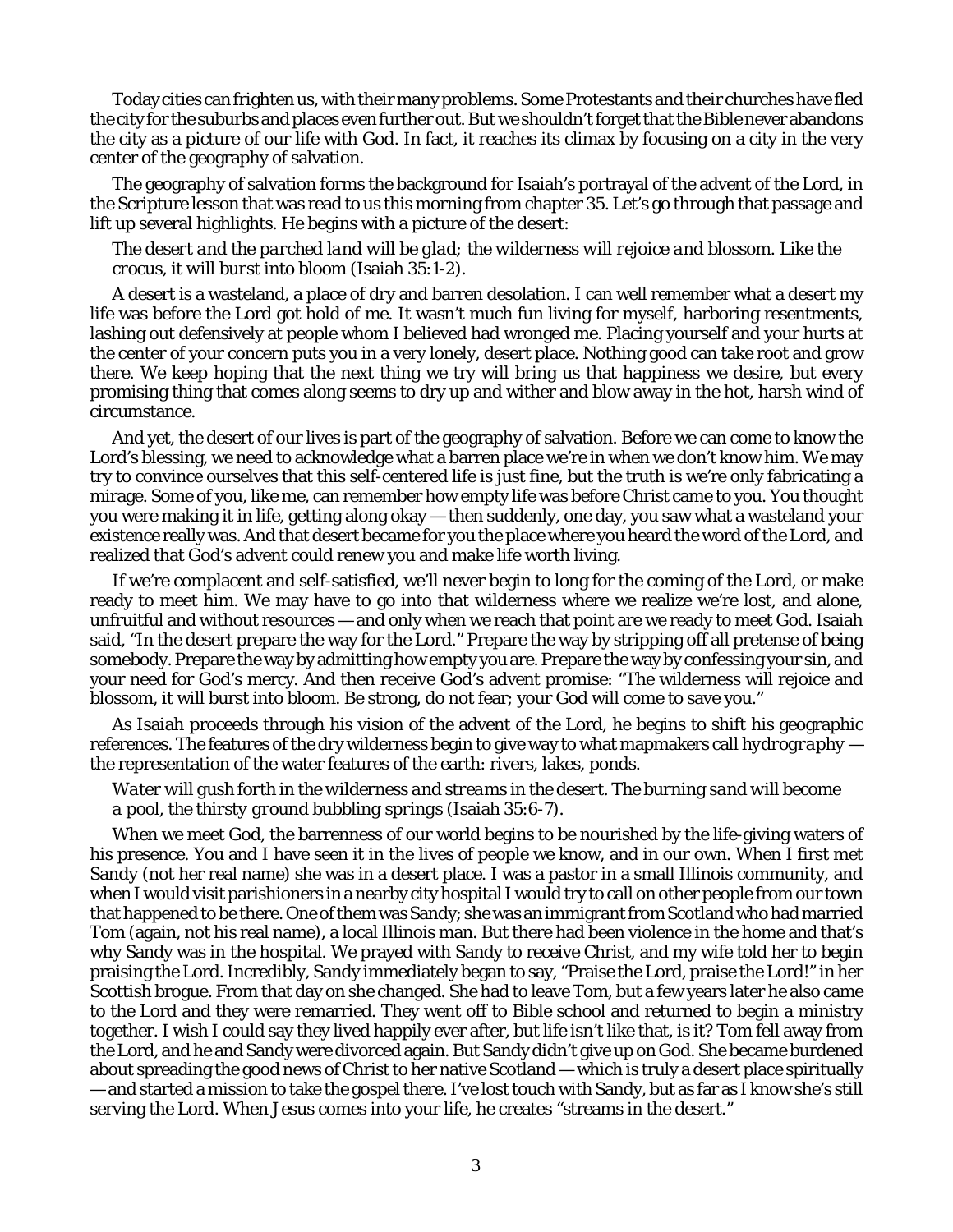Through desert, then streams, Isaiah next carries the geography of salvation into the realm of transportation:

*And a highway will be there; it will be called the Way of Holiness. The unclean will not journey on it; it will be for those who walk in that Way; wicked fools will not go about on it. . . . But only the redeemed will walk there* (Isaiah 35:8-9).

As I mentioned, I spent many years working with highway information. In North America there are all types of roads, from nearly impassible dirt trails all the way up to the finest and fastest superhighways. These roads take you to many places, including some places you might not really want to get to, like Last Chance, Colorado, or Devil's Lake, North Dakota, or Death Valley, California. But Isaiah's talking about one special highway: the Way of Holiness. We aren't going to meet the Lord on just any old road. People say there are many roads to heaven, or that all religious roads go to the same place, but that isn't true. The Bible says there's only one way to God: "I am the Way, the truth and the life; no one comes to the Father but by me" (John 14:6).

The way of preparation for the Lord's coming is the Way of Holiness. It's a way of separating ourselves from all that would hinder our response to the advent of God. That's what "holiness" means: separation for the Lord. To prepare ourselves for his coming we may have to clear the road for him. I know people who consider themselves Christians, and who admit they need God's help, but their lives are cluttered with things that hinder his working in them. It may be a career that demands their entire preoccupation. It may be a hunger for the latest technical gadgetry or home improvement. It may be an excessive concern with hobbies, or sports. It may be a fixation with computer games, or immersion in TV programs, videos or DVDs promoting a non-Christian perspective and filled with illicit sex and crude and vulgar language. When the Lord's highway into our lives, and our highway into his presence, is blocked up with these things, there's little prospect that he will meet us at our point of need. We have to clear the way for his coming. We have to travel the Way of Holiness.

To travel along that Way, we need a good road map. I know the difference between a good map and a bad one. When Shirley and I travel, we sometimes like to take the back roads — the "scenic route," as people call it. But to do that, you need a good map showing the local roads. We keep a state road atlas in our car to help us find these roads less traveled. More than once we've had to turn around and go back the way we came because the road the map said was there wasn't there any more. (By the way, it's a competitor's map, not Rand McNally's.) It's vital to have an accurate and complete map as we seek to travel the Way of Holiness, the Way that leads to the presence of God. Says the Psalmist, "Thy word is a lamp unto my feet and a light unto my path" (Psalm 119:105). As we look for the coming of the Lord, the Bible is our road map pointing us in the right direction. And Scripture points us to Jesus, who is "the way, the truth and the life."

From desert to streams to the highway, Isaiah's atlas of the geography of salvation leads us, finally, into the mountain of the presence of the Lord:

### *The ransomed of the Lord will return. They will enter Zion with singing; everlasting joy will crown their heads. Gladness and joy will overtake them, and sorrow and sighing will flee away* (Isaiah 35:10).

The geography of salvation culminates in Zion, the holy mountain of worship and praise. It will do you no good to cry out for help in your desert of need, to refresh yourself from the Lord's life-giving streams, to travel the highway of holiness toward his presence — it will do you no good if you aren't prepared to welcome his coming, and celebrate his majesty, with the praises of Zion — that free-flowing, joyous abandon of self as you release your worship and adoration before him! As Psalm 65 says, "Praise is due to thee, O God, in Zion" (Psalm 65:1). Heartfelt, enthusiastic praise is the tribute we offer our King as we pledge our loyalty to the covenant he has graciously granted us in Christ. You can't come into God's presence and sit on your hands. Brothers and sisters, praise has changed my life, and I try to model it for you when we worship together, lifting my hands before the Lord as we sing adoringly before him. And I just pray that some of it will catch on here, before I complete my term of duty as your interim minister. Let gladness and joy overtake us — that sorrow and sighing may flee away!